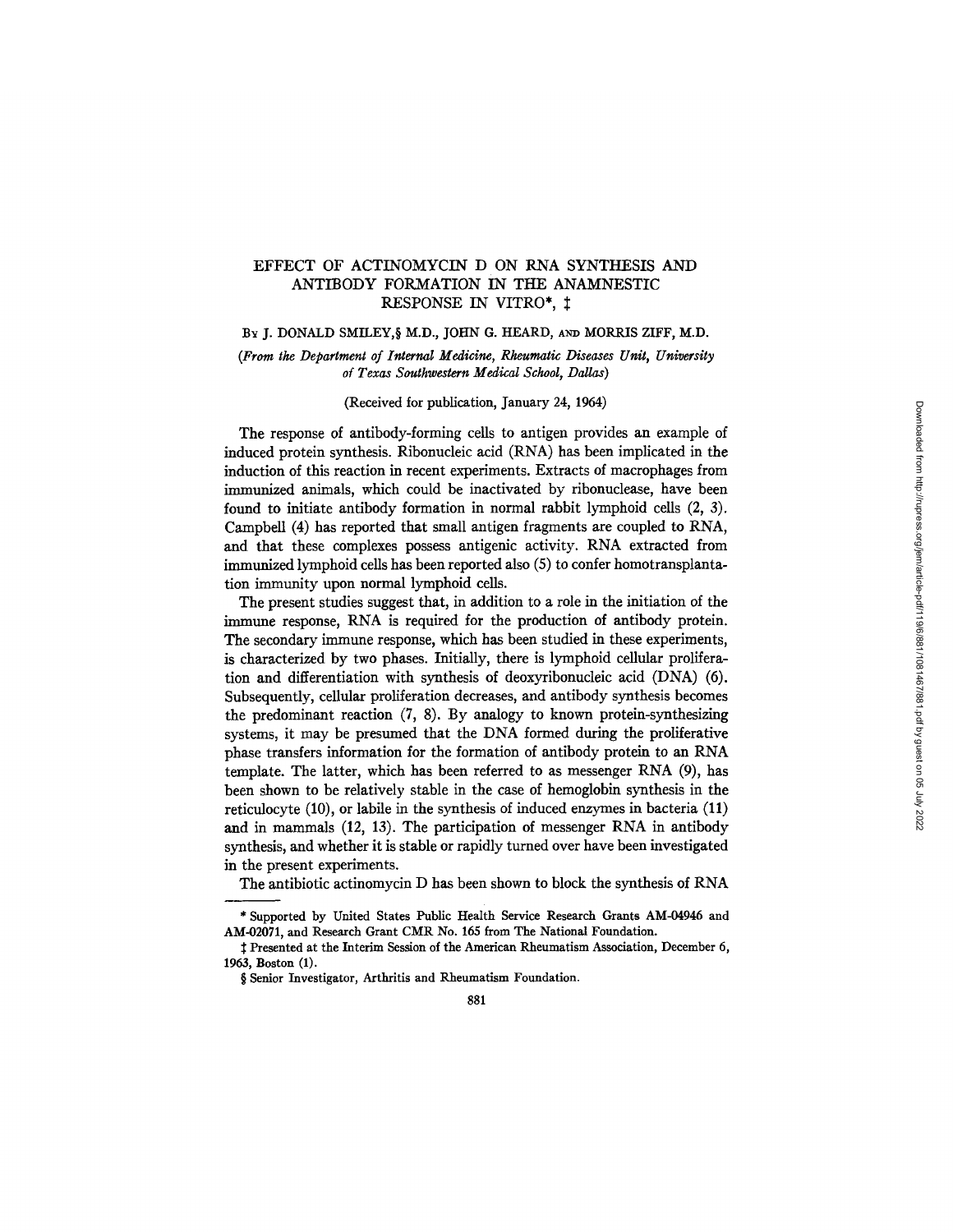by a highly selective binding to the deoxyguanosine residues of DNA required as template for the function of RNA polymerase (14-16). In the present experiments, the effect of actinomycin D and of several other potent inhibitors of nucleic acid and protein synthesis on RNA and antibody formation by anamnesfic rabbit lymphoid cells has been studied. Inhibition of the production of antibody to  $T_2$  phage by actinomycin D has recently been described in a preliminary report by Uhr (17).

## *Materials and Methods*

Actinomycin D (Lot No. 1687C-41A) was obtained through the courtesy of the American Cyanamid Company, Research Division, Pearl River, New York. L-Phenylalanine mustard (L-sarcolysin) and hydroxyurea were made available by Dr. Eugene Frenkel of the Southwest Cancer Chemotherapy Group (United States Public Health Service).

*Preparation of Cdls.--Albino* rabbits weighing approximately 2.5 kg were hyperimmunized by 18 triweekly injections of crystalline bovine serum albumin (BSA), given initially in complete Freund's adjuvant and later in alum-precipitated form. After a rest period of 3 to 6 months, these animals were injected with a total of 10 mg of BSA, given in divided doses into each foot-pad and the paravertebral musculature of the neck. One hour prior to injection, 50 mg of promethazine hydrochloride was injected intramuscularly. Three days later (and in two experiments, 5 days later), the anti-BSA titer of the individual sera was checked by the ring precipitation test (18). If the serum demonstrated a trace or more of antibody, the rabbit was considered suitable for use. Sixty-five mg of pentobarbital was administered slowly intravenously, and the animal bled to death by heart puncture. The spleen and lymph nodes were excised and minced in 10 ml of ice-cold Eagle's medium (19). The tissue mince was filtered through a nylon mesh gauze (7) into sterile, chilled conical glass centrifuge tubes. The cell suspension was then centrifuged in the cold at 1000 RPM for 10 minutes, and the supernatant discarded. The packed cells were resuspended in a volume of Eagle's medium sufficient to bring the final cell concentration to approximately 100 million cells per ml. Initial cell viability using the trypan blue method (7) was approximately 90 per cent.

*Incubation* was carried out at 37°C in a water-saturated atmosphere, made up of 95 per cent air and 5 per cent  $CO<sub>2</sub>$  in sterile, disposable, 30 ml plastic tissue culture flasks. The contents of each incubation flask are indicated in Table I.

*RNA Extraction Procedures.--Total* RNA was isolated at the end of incubation by adding 3 ml of 0.5 per cent sodium dodecyl sulfate in Perry's buffer (20) to each incubation flask, and then extracting three times with water-saturated phenol (21). Ten mg of non-radioactive cytidine monophosphate (CMP) was added to the aqueous extract, and this was then dialyzed against 40 liters of 0.01  $\mu$  phosphate buffer, pH 7. The dialyzed samples were then lyophilized and redissolved in 0.5 ml of 2 N NaOH. The resulting solution was then heated at 90°C for 30 minutes to fragment the RNA. After cooling, the solution was diluted to 1 ml with water, and added to 10 ml of Bray's phosphor (22) for counting in a Packard tricarb liquid scintillation counter.

RNA from the incubated samples was also fractionated according to the method of Yamana and Sibatini (23) as modified by Holland (24). Two ml of water-saturated phenol was added to the living cell mixture, and after shaking and centrifugation, the aqueous supernatant and interface material were collected separately. The aqueous supernatant, which has been shown to contain most of the ribosomal and transfer RNA (25), was extracted twice more with an equal volume of water-saturated phenol. The supernatant was then dialyzed following addition of non-radioactive CMP, and prepared for radioactive counting as above.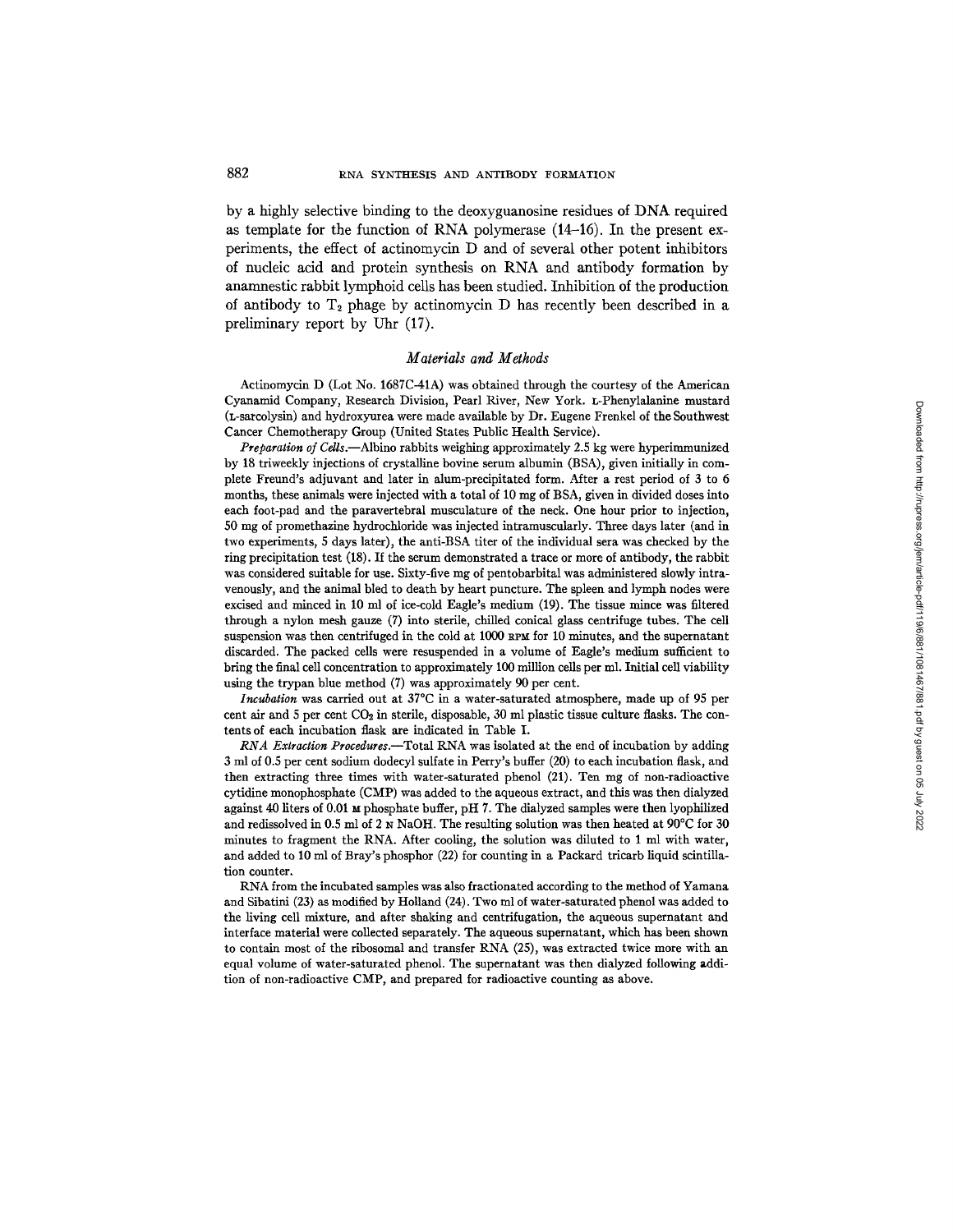The precipitated interface material obtained above was resuspended in 2 ml of 0.5 per cent sodium dodecyl sulfate in Perry's buffer (20). Two ml of water-saturated phenol was then added, and the mixture shaken and centrifuged. The aqueous extract of the interface material, which has been shown to contain the rapidly labeled, presumably messenger RNA fractions (26), was then dialyzed in the presence of CMP, lyophilized, dissolved, and counted as above.

Sucrose density gradient separation of RNA fractions was carried out by the method of Scherrer and Darnell (27).

*Antibody Isotation.--At* the end of a 6 hour incubation period, 5 ml of normal rabbit serum was added to each sample. The contents of the flasks were then frozen and thawed three times by immersion in an alcohol-dry-ice bath, and dialyzed in size 20 Visking tubing for 36 hours in 40 liters of 0.01  $\text{M}$  Na<sub>2</sub>HPO<sub>4</sub> at 4°C. The samples were then spun at 100,000 g for 30 minutes. The supernatant was then transferred to a diethylaminoethyl (DEAE) cellulose column for isolation of  $\gamma_2$ -globulin according to the method of LoSpalluto and coworkers (28). Remaining protein adherent to the column was eluted as a single fraction with 0.15 M NaH<sub>2</sub>PO<sub>4</sub> in 0.15 M NaCl (28). The pooled fractions containing  $\gamma_2$ -globulin were lyophilized, dissolved in

| Concert of Incubation Plasks |                                                                             |  |  |
|------------------------------|-----------------------------------------------------------------------------|--|--|
| Material                     | Concentration per ml*                                                       |  |  |
|                              | 40–50 million cells<br>1.3–3.1 $\mu$ c<br>$2.1 - 5.0 \,\mu c$<br>6250 units |  |  |

TABLE I *Contents of Incubation Flasks* 

\* In Eagle's medium (19), made up without leucine for incorporation of leucine-1- $C<sup>14</sup>$  and complete for incorporation of  $H^3$ -cytidine monophosphate. Final volume was 2 ml.

3 ml of water, and clarified by centrifugation for 10 minutes at 25,000 g. To each sample was added a chromatographically separated preparation of non-radioactive rabbit  $\gamma_2$ -globulin (28) with a previously determined high titer of anti-BSA antibody, and containing approximately 50 mg of protein per mi. An equivalent amount of BSA was then added to give a total antigen-antibody precipitate of approximately 5 mg (29). The samples were incubated at  $37^{\circ}$ C for 1 hour, cooled overnight, and centrifuged at  $25,000$  g for 10 minutes. The antigenantibody precipitateswere then dissolved in 0.5 N NaOH, heated in a boiling water bath for 10 minutes, and added to 10 ml of Bray's phosphor (22) for counting.

## **RESULTS**

*Effect of Actinomycin D on Anti-BSA Synthesis.*--Incorporation of radioactivity into newly synthesized antibody by control cell suspensions was observed to be approximately linear up to 6 hours. Following addition of actinomycin D, an abrupt cessation of antibody synthesis occurred after about  $2\frac{1}{2}$  hours (Fig. 1).

Synthesis of antibody and RNA by lymphoid cells was studied as a function of the concentration of actinomycin D. The effect of preincubation before addition of radioactive label was also examined. Viability of untreated cells,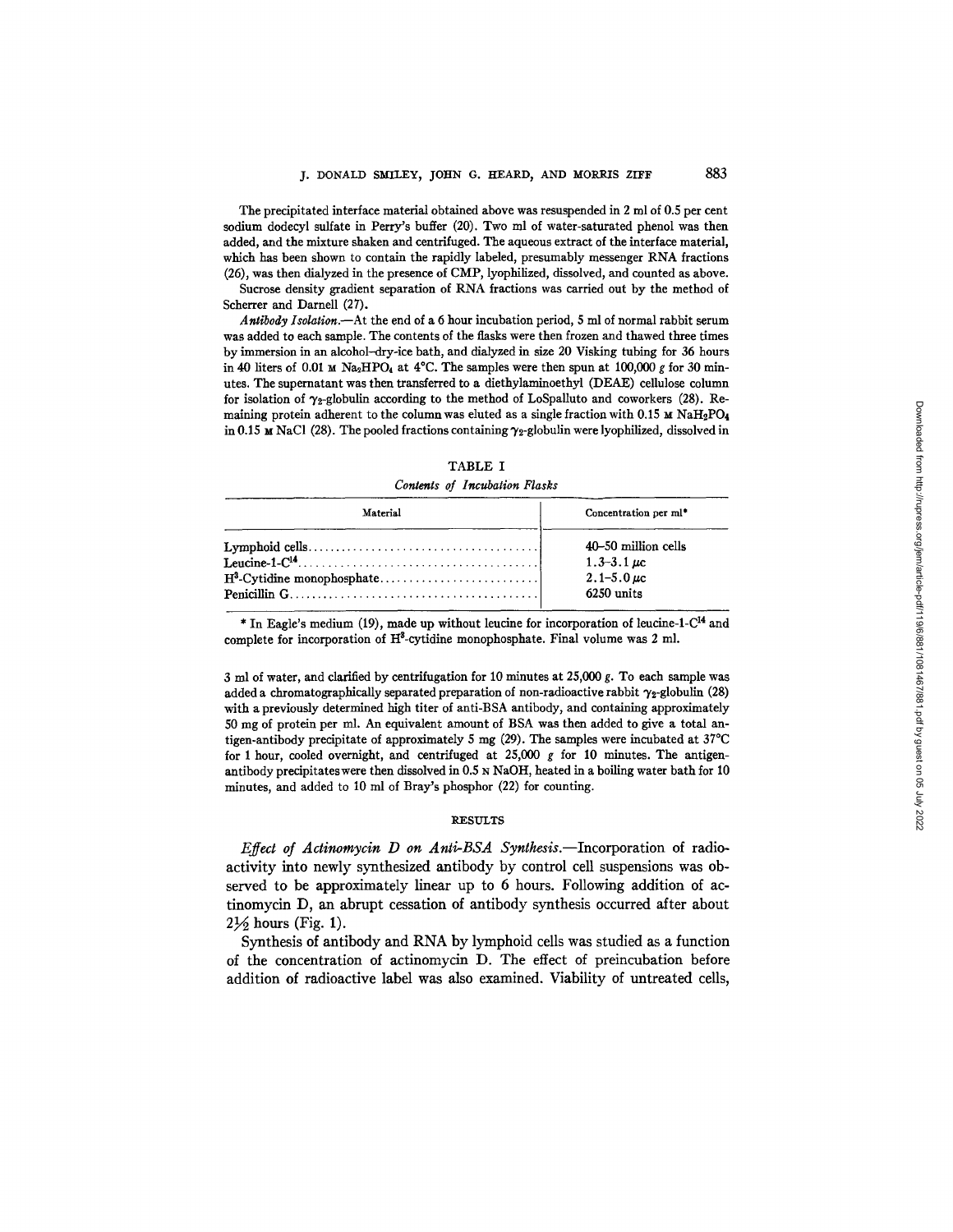as measured by the trypan blue method (7), which was initially approximately 90 per cent, declined to 50 to 60 per cent after 6 hours. Actinomycin D, in concentrations up to 25  $\mu$ g per ml, produced no difference in cell viability between control and inhibited flasks. Above  $1 \mu$ g per ml, increasing concentrations of acfinomycin D produced a progressive decrease in synthesis of anti-BSA (Fig. 2). Above 25  $\mu$ g per ml, a further slight decrease in antibody synthesis was accompanied by a decrease in cell viability.

Inhibition was more pronounced when actinomycin D was added 30 minutes prior to addition of radioactive label than when both were added at the same time, as is shown by comparison of the upper with the lower curve in Fig. 2.



FIG. 1. Incorporation of radioactivity into  $\gamma_2$ -anti-BSA with and without actinomycin D, 20  $\mu$ g/ml, added 30 minutes before L-leucine-1-C<sup>14</sup>.

Production of non-anti-BSA  $\gamma_2$ -globulin, and of other protein eluted from the DEAE cellulose column, fell under the influence of actinomycin D in the same manner as that of anti-BSA (Fig. 3). In the non-inhibited control of this experiment, approximately 10 per cent, 30 per cent, and 60 per cent of the total counts were incorporated into  $\gamma_2$ -anti-BSA, other non-anti-BSA  $\gamma_2$ -globulin, and the fraction containing other proteins respectively.

Mter a 75 minute preincubation with actinomycin D, replacement of the culture fluid with Eagle's medium, free of inhibitor, provided no release from inhibition, suggesting that the binding of actinomycin D, intracellularly, was not reversible.

In the same experiments in which the effect of actinomycin D on antibody synthesis was studied, parallel observations were made on the synthesis of RNA as measured by incorporation of  $H^3$ -CMP (Table II). It is seen that, in the absence of inhibitor, antibody-producing lymphoid cells actively synthesized RNA. This was observed in cells removed both 3 days (Table II) and 5 days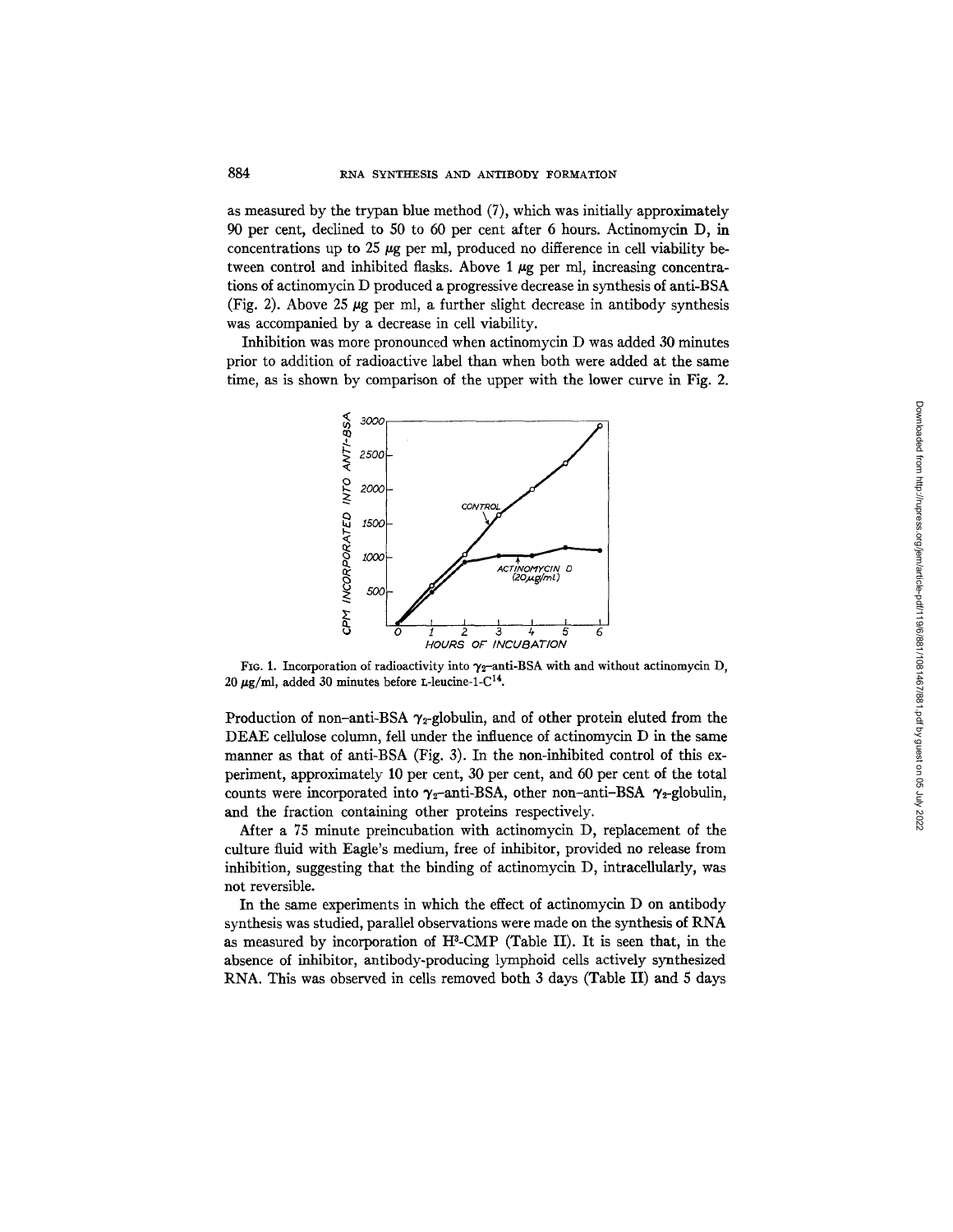885

after antigen administration. At levels of 10 and 25  $\mu$ g per ml, actinomycin D produced marked inhibition of antibody synthesis and this was accompanied by an almost complete suppression of RNA synthesis. It should be noted, however, that at a level of 1  $\mu$ g per ml, marked inhibition of RNA synthesis occurred without a decrease in antibody synthesis.



FIG. 2. Effect of actinomycin D on synthesis of anti-BSA. The lower curve represents, at each point, an average of 6 experiments, in which there was a 30 minute period of preincubation before the addition of leucine-l-C 14. The dotted line represents a stimulation of **synthesis**  noted at 0.1  $\mu$ g/ml. The upper curve represents a single experiment in which actinomycin D was added simultaneously with C<sup>14</sup>-label. Antibody synthesis is expressed as per cent of incorporation observed in the non-inhibited control.

In view of the above finding, it was decided to determine which type of RNA synthesis was sensitive to low concentrations of actinomycin D. This was done by two techniques. The first, illustrated in Fig. 4, shows the effect of actinomycin D on the synthesis of various fractions of RNA separated in a sucrose density gradient (27). The heavier RNA fractions are presumed to be microsomal and messenger RNA, and the lighter fractions transfer RNA (27). It is seen that significant inhibition of the synthesis of all types of RNA was produced.

The second technique, the phenol fractionation method of Holland (24), was utilized to prepare a supernatant fraction containing primarily transfer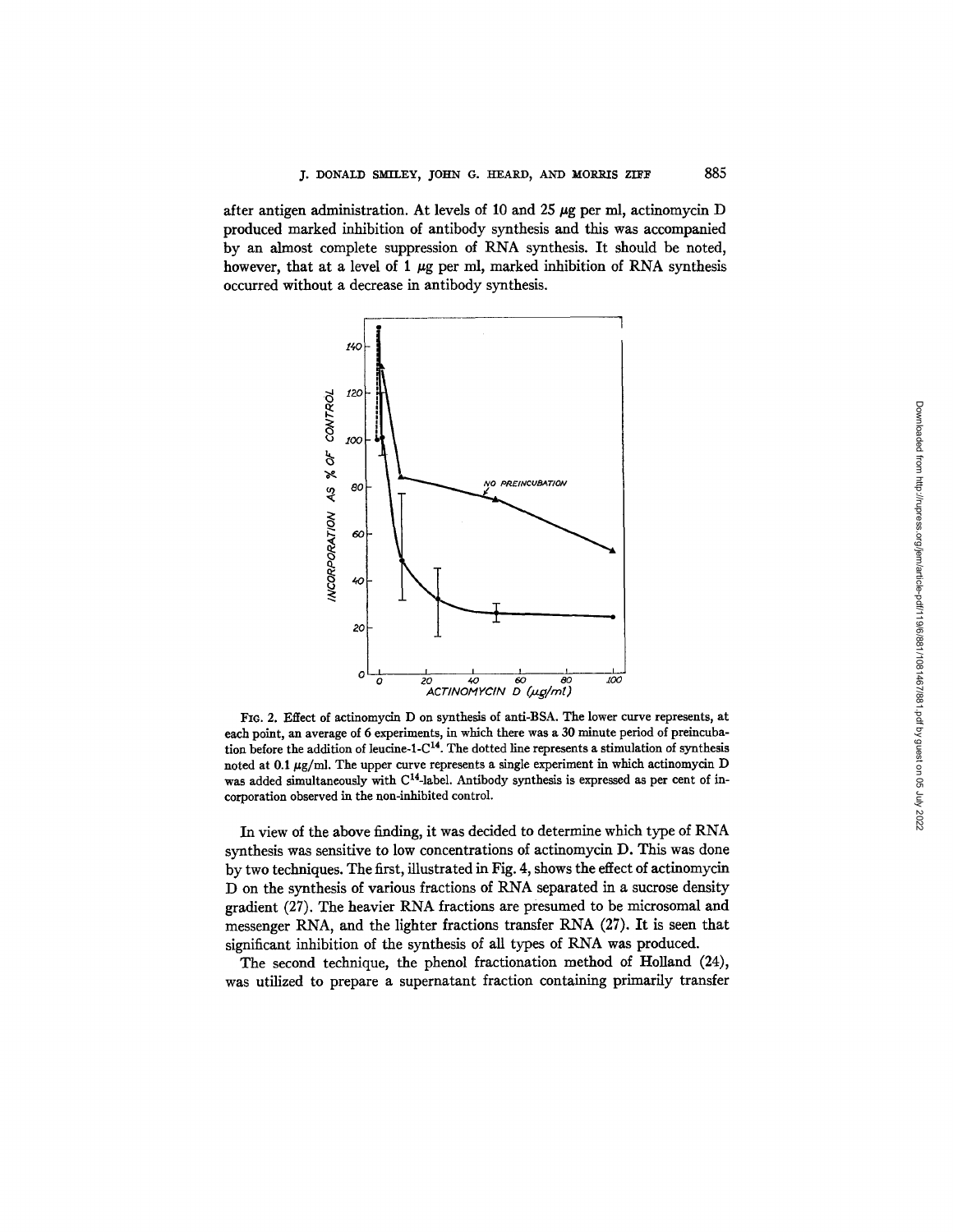

FIG. 3. Effect of actinomycin D on various types of protein synthesized by a lymphoid cell suspension: O, BSA-anti-BSA precipitate;  $\blacktriangle$ , non-anti-BSA  $\gamma_2$ -globulin;  $\blacklozenge$ , other protein eluted from DEAE cellulose column.

TABLE II

| Effect of Actinomycin D on the Synthesis of RNA and Antibody |  |  |  |  |
|--------------------------------------------------------------|--|--|--|--|
|--------------------------------------------------------------|--|--|--|--|

| Actinomycin D | Ag-Ab ppt  | Synthesis anti-BSA,<br>per cent of control | <b>RNA</b> | Synthesis RNA,<br>per cent of control |
|---------------|------------|--------------------------------------------|------------|---------------------------------------|
| $\mu$ g/ml    | <b>CPM</b> |                                            | <b>CPM</b> |                                       |
|               | 220        | 100                                        | 3432       | 100                                   |
|               | 232        | 106                                        | 440        | 13                                    |
| 10            | 116        | 53                                         | 159        | a                                     |
| 25            | 53         | 24                                         | 22         |                                       |

Ag-Ab ppt, antigen-antibody precipitate.

and ribosomal RNA (25), and an interface fraction considered to be messenger RNA (26). As can be seen in Table III, inhibition of the synthesis of all types of RNA again occurred. However, coincidentally with the moderate to marked inhibition of RNA synthesis by actinomycin D observed at levels of 1  $\mu$ g/ml or less, there was actually an increase in synthesis of antibody. Thus, in both experiments, there was, at low concentrations of actinomycin D, a dichotomy of effect on RNA and antibody synthesis. This consisted of either no change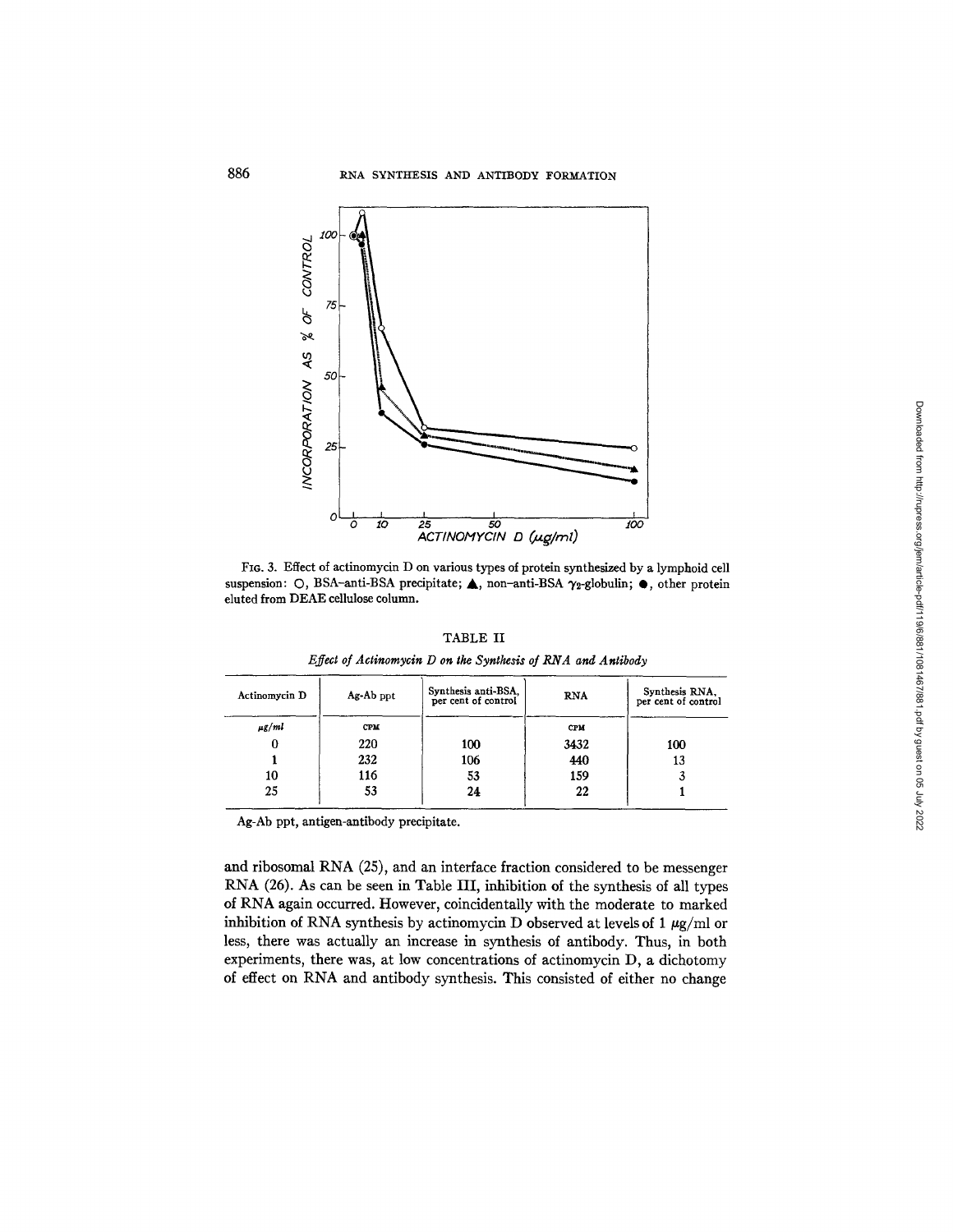

FIG. 4. Effect of actinomycin D on synthesis of various fractions of RNA separated in sucrose density gradient: O, total RNA as measured spectrophotometrically at 260 m $\mu$ ,  $\blacktriangle$ , CPM in RNA of non-inhibited control cells;  $\bullet$ , CPM in RNA of cells exposed to 1 µg/ml of actinomycin D.

|               |          | Synthesis as per cent of control |                   |
|---------------|----------|----------------------------------|-------------------|
| Actinomycin D |          | <b>RNA</b> fractions             |                   |
|               | Anti-BSA | Supernatant*                     | <b>Interface:</b> |
| $\mu$ g/ml    |          |                                  |                   |
| 0.1           | 148      | 58                               | 71                |
| 1.0           | 128      | 20                               | 17                |
| 5.0           | 51       | 8                                | 6                 |
| 10.0          | 41       | 4                                | 2                 |

*Effect of Actinomycin D on the Synthesis of Antibody and RNA Fractions* 

\* Ribosomal and transfer RNA. (These comprise 90 per cent of total RNA.)

Rapidly labeled, presumably messenger RNA (10 per cent of total).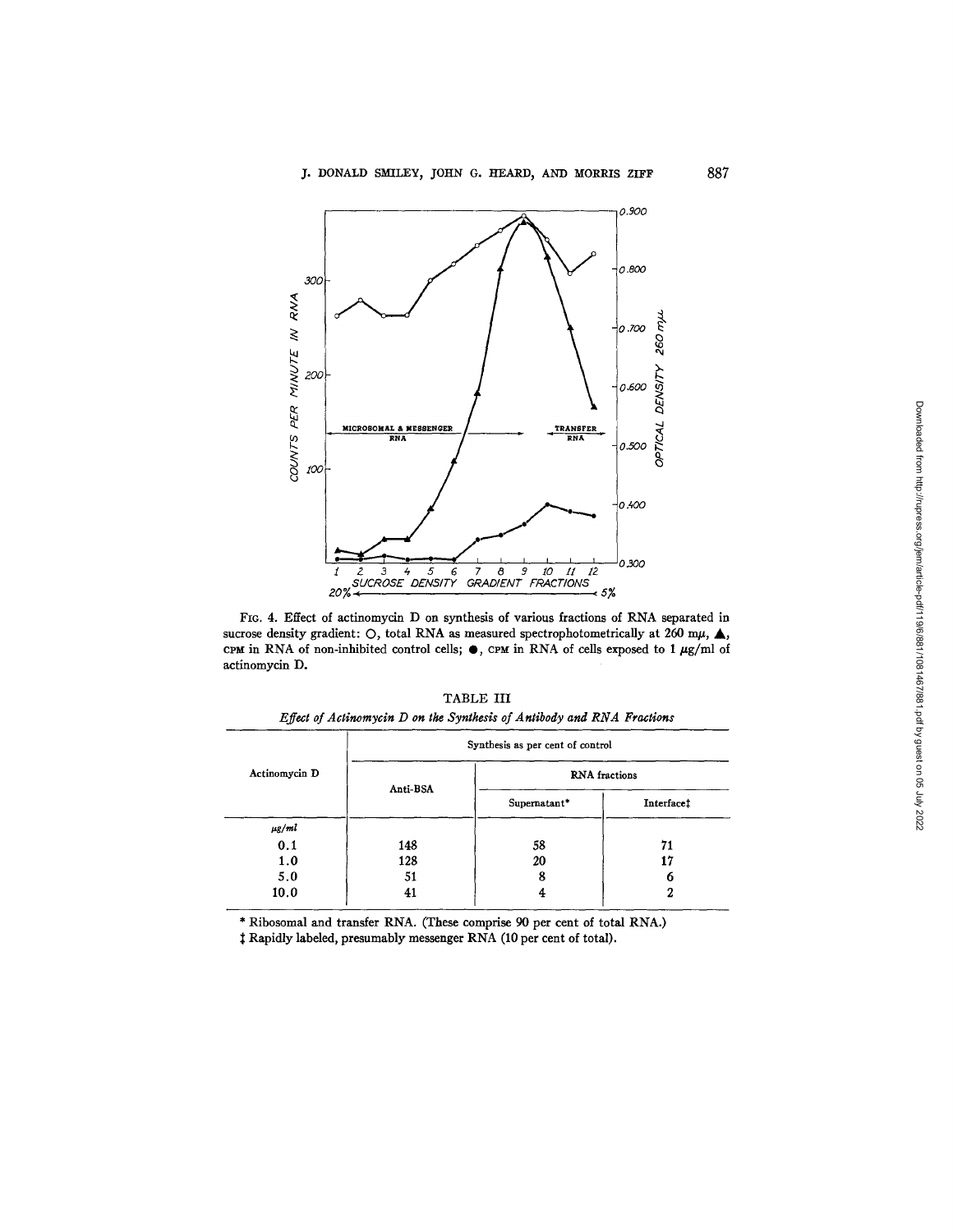| плесі оз ғиғотусіп, нуағохуитеа, L-ғпепулалпіне мизіаға, апа 0-метсаріоритте<br>on Synthesis of Anti-BSA |           |           |           |
|----------------------------------------------------------------------------------------------------------|-----------|-----------|-----------|
| Puromycin, $mmoles/ml \ldots \ldots \ldots \ldots \ldots \ldots \ldots$                                  | $10^{-3}$ | $10^{-4}$ | $10^{-5}$ |
|                                                                                                          | 9         | 16        | 82        |
|                                                                                                          | 3.0       | 0.3       | 0.03      |
|                                                                                                          | 61        | 78        | 92        |
| L-Phenylalanine mustard, $\mu$ g/ml                                                                      | 40        | 20        |           |
|                                                                                                          | 37        | 73        | 102       |
|                                                                                                          | 400       | 200       | 20        |
|                                                                                                          | 91        | 96        | 91        |

#### TABLE IV

*Effect of Puromycin, Hydroxyurea, L-Phenylalanine Mustard, and 6-Mercaptopurine* 

or even a significant increase in antibody formation in the presence of a marked decrease in synthesis of RNA.

*Effect of Other Inhibitors.*—Puromycin (Table IV), which is known to affect protein synthesis at the level of transfer RNA (30), caused marked suppression of antibody formation. This is in agreement with a recent report of Ambrose and Coons (31). Hydroxyurea and L-phenylalanine mustard, substances believed to affect synthesis of DNA, suppressed antibody formation only at high concentrations, well above those reached therapeutically in man (32, 33). 6-Mercaptopurine (6-MP) had no significant effect in this system, even at very high concentrations.

#### DISCUSSION

Actinomycin D produced marked suppression of antibody synthesis, even at moderately low concentrations. This agent has been shown to have a highly selective action, the inhibition of DNA-dependent RNA synthesis, including the synthesis of messenger RNA (14-15). Mitchell and Nossal (34) have reported that plasma cells engaged in the secondary antibody response did not incorporate significant amounts of  $H^3$ -uridine, as measured by radioautography, and, therefore, were presumably not synthesizing messenger RNA. They suggested on the basis of this finding that the messenger RNA responsible for continued antibody synthesis in the anamnestic lymphoid cell was completely stable, and perhaps even contributed by a parent cell. The present observation that  $H^3$ -CMP was incorporated into chemically isolated RNA both 3 and 5 days after antigenic stimulation indicates that new synthesis of RNA does occur during this period of most rapid antibody formation. However, in the present mixed cell population, it is not certain what fraction of this synthesis is contributed by antibody-producing cells. Recently published observations of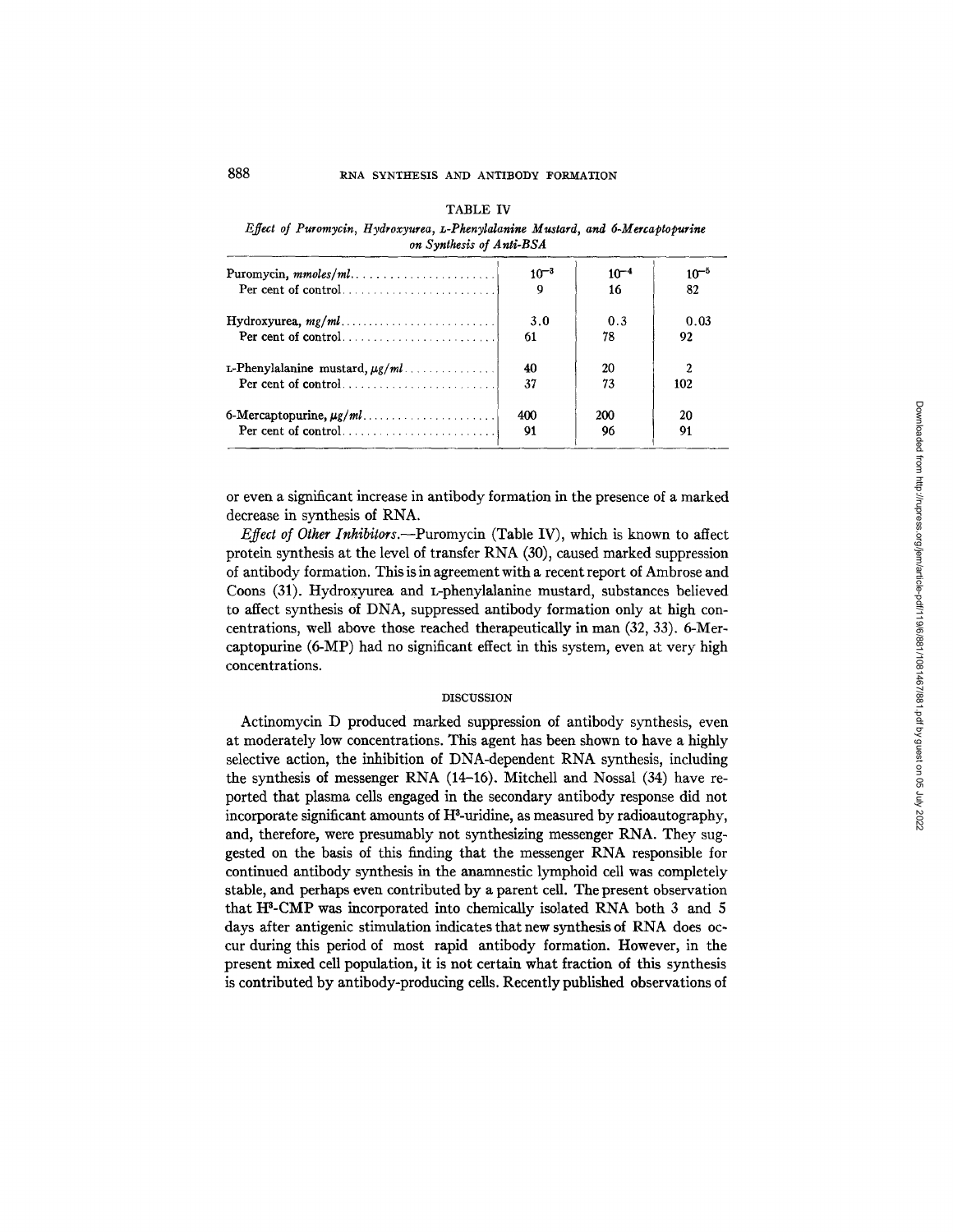the suppression of antibody synthesis by actinomycin D in an *in vitro* culture of secondarily stimulated lymphoid cells have led Uhr (17) to suggest that this suppression was a consequence of inhibition of the synthesis of messenger RNA.

The abrupt cessation of antibody synthesis observed approximately 2.5 hours after addition of actinomycin D at a concentration of 20  $\mu$ g/ml (Fig. 1) suggests that the messenger RNA in this system has a finite stability. This observation is analogous to that of Levinthal and coworkers (35) on the effect of actinomycin D on protein synthesis in *Bacillus subtilis,* in which the mean life of messenger RNA was estimated as approximately 2 minutes.

The observation that antibody production may continue when RNA synthesis is markedly inhibited indicates that the relationship of messenger RNA to antibody synthesis is a complex one. Thus, when the synthesis of various RNA fractions, isolated by sucrose density gradient or supernatant-interface phenol fractionation, was measured, it was found that the formation of all fractions of RNA, including the portion believed to contain messenger RNA, was markedly inhibited at actinomycin concentrations which produced no decrease in antibody synthesis. This suggests that the level of messenger RNA may not be the limiting factor in the series of reactions involved in the formation of antibody, and that antibody production is inhibited only when a relatively stable messenger RNA fraction is reduced in concentrations below a critical level by an almost total inhibition of new synthesis.

The simultaneous suppression of protein synthesis other than that of  $\gamma_2$ -anti-BSA by actinomycin D represents inhibition of formation of other antibodies and of non-antibody protein associated with lymphoid cell function. It is reasonable that the synthesis of other  $\gamma_2$ -globulin should be equally susceptible to suppression by actinomycin D. The observed decreased synthesis of non- $\gamma_{2}$ globulin protein has several possible explanations. A portion of this protein may consist of  $\gamma_1$  A- and  $\gamma_1$  M-immunoglobulin, the synthesis of which might be susceptible to the effect of actinomycin D in the same manner as  $\gamma_{2}$ -globulin. It is also possible that protein synthesis generally is suppressed in the antigenically stimulated lymphoid ce]l in a uniform manner by actinomycin, either by a similar effect on all types of messenger RNA or by a selective effect on the messenger RNA required for the synthesis of a critical cell constituent.

The increase in antibody production noted at low levels of actinomycin D is difficult to explain. It may result from suppression of competitive phenomena, which are relatively more sensitive to low concentrations of the drug. Indeed, Perry (20) has shown selective inhibition by very low levels of actinomycin D of nucleolar RNA synthesis, believed to be primarily ribosomal RNA, with very little effect on other nuclear RNA synthesis.

The inhibition produced by actinomycin D could not be reversed by removal of the cells to an inhibitor-free medium, possibly because the drug is irreversibly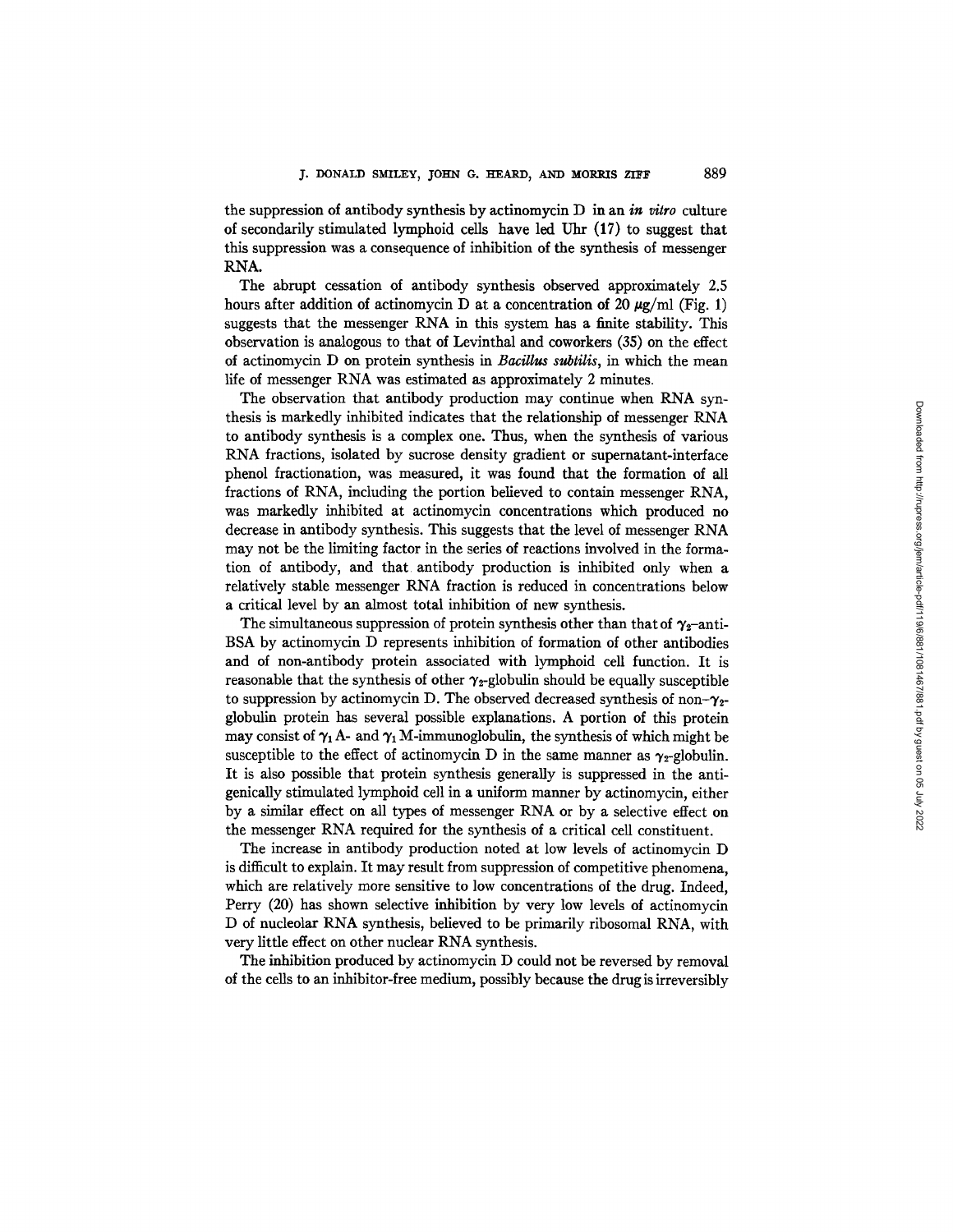bound to the DNA of the cells. This would be in agreement with the findings of Paul and Struthers (36) in L cell fibroblasts inhibited by actinomycin D.

It should be noted that the present experiments have utilized a whole cell suspension to investigate the relationship of RNA synthesis to antibody synthesis in the presence of inhibitors. Although the RNA of the intact cell is associated with the formation of a variety of proteins, it is reasonable to assume that new RNA synthesis in lymphoid cells forming antibody at a maximum rate is primarily related to the production of gamma globulin. Inhibition of antibody production, however, could be the result of the suppression of the synthesis of unrelated messenger RNA necessary for the formation of an essential cell constituent and not antibody. Such a constituent might be an enzyme necessary either for protein synthesis or for the continued viability of the cell. The fact that normal amounts of antibody were produced by cells in which RNA synthesis had been reduced by actinomycin D to 17 per cent of the control value suggests that the cells were still viable at a time when RNA synthesis had been inhibited to a considerable extent. However, at higher levels of inhibition, staining with trypan blue (7), may not be fully satisfactory as a measure of cell viability.

6-Mercaptopurine has been shown to inhibit the conversion of inosinic to xanthylic acid, thus blocking guanine biosynthesis (37). It would be expected, therefore, that this agent would affect both DNA and RNA biosynthesis. In the present studies, no significant effect of 6-MP on the synthesis of either RNA or antibody was observed during the 6 hour period of incubation. This result could reflect a relatively slow onset of inhibition of guanine synthesis, perhaps because of cell permeability barriers to 6-MP, or the presence of a relatively large pool of available purines within the cell which could sustain nucleic acid synthesis during the time period involved. It is also possible that 6-MP affects DNA synthesis primarily, and would, therefore, be relatively ineffective in a resting cell suspension such as the one utilized. The latter possibility is supported by the observations of  $\text{Sterzl}$  (38) and Schwartz and coworkers (39), who were unable to block antibody synthesis in intact rabbits once the secondary response was underway.

Puromycin has been shown to have no effect on RNA synthesis, but is thought to inhibit the final step in protein synthesis, in which amino acids attached to transfer RNA are condensed to form protein (30). In the present experiments, puromycin strongly inhibited antibody formation, offering further evidence that antibody synthesis follows the classic pathways of protein synthesis. Similar observations have recently been reported by Ambrose and Coons (31). Hydroxynrea and L-phenylalanine mustard inhibited antibody production only in relatively high concentrations, well above those reached in the intact organism (32, 33). Although the exact site of action of these compounds has not been elucidated, they are believed to affect DNA synthesis.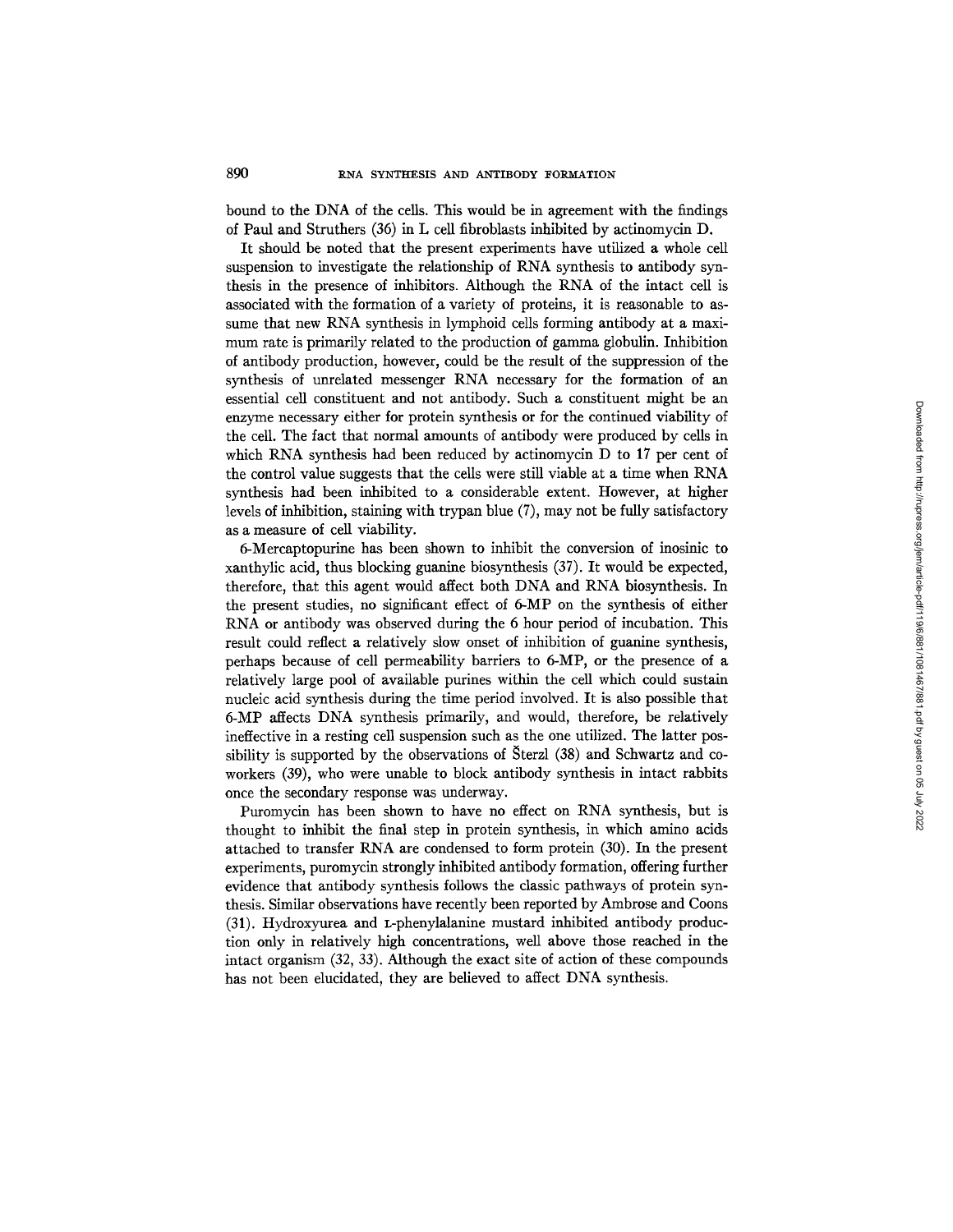Previous studies, both *in vitro* and *in vivo,* have shown inhibition of antibody formation during the proliferative phase of the secondary response by agents like 5-bromodeoxyuridine (40, 41) and methotrexate (42), which are thought to act on the synthesis of DNA. The present results have demonstrated inhibition of antibody synthesis at two other significant sites, that is, the synthesis of RNA and the coupling of amino acids. The above findings, taken together, are consistent with the view that antibody synthesis, although an induced form of protein synthesis, follows pathways similar to those utilized for other types of protein.

#### **SUMMARY**

Antibody synthesis in anamnestic lymphoid cells, measured by incorporation of leucine- $C<sup>14</sup>$  into specific antibody, was inhibited at moderate concentrations of actinomycin D. This was accompanied by marked inhibition of synthesis of RNA as measured by incorporation of H<sup>3</sup>-cytidine monophosphate. However, at low concentrations of actinomycin D, antibody synthesis was unaffected or even increased while RNA synthesis continued to be inhibited. The results obtained suggest that messenger RNA for antibody synthesis, either because it is relatively stable or present in excess, does not become a limiting factor until its synthesis is maximally inhibited.

Puromycin, an inhibitor of amino acid coupling, abolished antibody synthesis in low concentration. 6-Mercaptopurine had no effect on the synthesis of antibody or RNA even at high concentration.

The data obtained support the view that antibody synthesis follows pathways similar to those utilized for the formation of other types of proteins.

The authors wish to express their appreciation to Dr. Hugo E. Tasin for his help in the development of the conditions of cell incubation and antibody isolation, and to Miss Helen Horton for valuable technical assistance.

#### BIBLIOGRAPHY

- I. Smiley, J. D., and Ziff, M., The role of RNA in the productive phase of the secondary antibody response, Arthritis and Rheumat. 1963, 6, 793.
- 2. Fishman, M., Antibody formation *in vitro, J. Exp. Med.,* 1961, 114, 837.
- 3. Fishman, M., and Adler, F. *L.,* Antibody formation initiated *in vitro.* II. Antibody synthesis in x-irradiated recipients of diffusion chambers containing nucleic acid derived from macrophages incubated with antigen, *J. Exp. Med.,* 1963, 117, 595.
- 4. Campell, D. H., The fate of foreign antigen and speculations as to its role in immune mechanisms, *Lab. Inv.,* 1961, 10, 1126.
- 5. Mannick, J. A., and Egdahl, R. H., Ribonudeic acid in *"transformation"* of lymphoid cells, *Science*, 1962, 137, 976.
- 6. Nossal, G. J. V., and Miikeli, O., Autoradiographic studies on the immune response. I. The kinetics of plasma cell proliferation, *Y. Exp. Meal.,* 1962, 115, 209.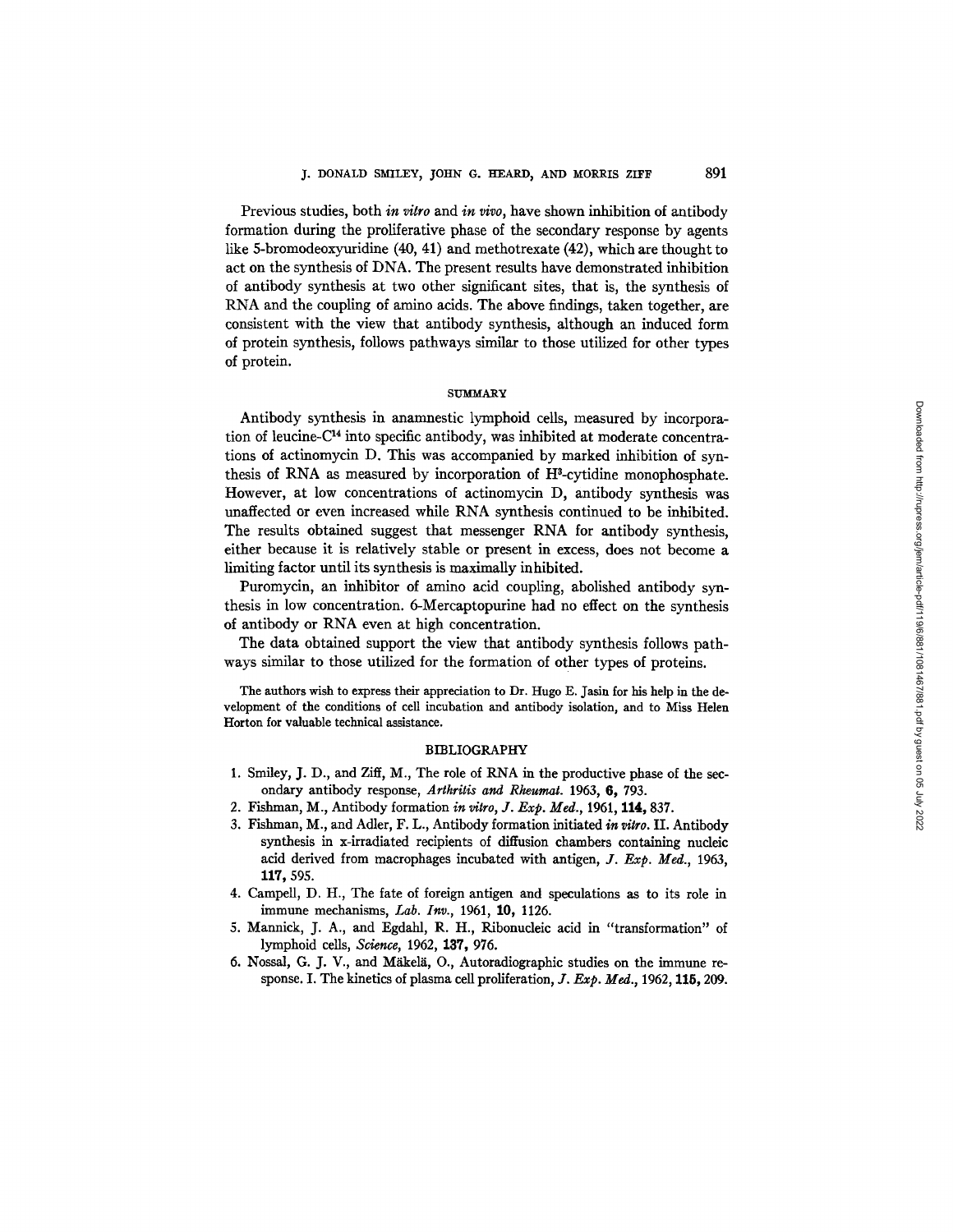- 7. Vaughn, J. H., Dutton, A. H., Dutton, R. W., George, M., and Marston, R. Q., A study of antibody production *in vitro, J. Immunol.,* 1950, 84, 258.
- 8. Nossal, G. J. V., Cellular genetics of immune responses, *Advances Immuncl.,*  1962, 2, 174.
- 9. Jacob, F., and Monod, J., Genetic regulatory mechanisms in the synthesis of proteins, *J. Mol. Biol.,* 1961, 3, 318.
- 10. Allen, E. H., and Schweet, R. S., Synthesis of hemoglobin in a cell free system. I. Properties of the complete system, *J. Biol. Chem.,* 1952, 9.37, 750.
- 11. Gros, F., Gilbert, W., Hiatt, H. H., Attardi, G., Spahr, P. F., and Watson, J. D., Molecular and biological characterization of messenger RNA, *Cold Spring Harbor Symp. Quant. Biol.,* 1961, 26, 111.
- 12. Greengard, O., and Acs, G., The effect of actinomycin on the substrate and hormonal induction of liver enzymes, *Biochim. et Biophysica Acta*, 1962, 61, 652.
- 13. Garren, L. D., and Howell, R. R., The role of messenger RNA in mammalian enzyme induction, Fed. Proc., 1963, 22, 2171.
- 14. Reich, E., Franklin, R. M., Shatkin, A. J., and Tatum, E. L., Effect of actinomycin D on cellular nucleic acid synthesis and virus production, *Science,* 1961, 134, 556.
- 15. Goldberg, I. H., Rabinowitz, M., and Reich, E., Basis of actinomycin action. I. DNA binding and inhibition of RNA-polymerase synthetic reactions by actinomycin, *Proc. Nat. Acad. So.,* 1962, 48, 2094.
- 16. Kahan, E., Kahan, F. M., and Hurwitz, J., The role of deoxyribonucleic acid in ribonucleic acid synthesis. VI. Specificity of action of actinomycin *D, J. Biol. Chem.,* 1963, 238, 2491.
- 17. Uhr, J. W., Actinomycin D: Its effect on antibody formation *in vitro, Science,*  1963, 142, 1476.
- 18. Kabat, E. A. and Mayer, M. M., Experimental Immunochemistry, Springfield, Illinois, Charles C Thomas, 1961, 72.
- 19. Eagle, H., Amino acid metabolism in mammalian cell cultures, *Science,* 1959, 130, 432.
- 20. Perry, R., The cellular sites of synthesis of ribosomal and 4S RNA, *Proc. Nat. Acad. Sc.,* 1962, 48, 2179.
- 21. Gierer, A., and Schramm, G., Die Infektiosität der Nucleinsäure aus Tobakmosaikvirus, *Z. Naturforsch.,* 1956, llb, 138.
- 22. Bray, G., A simple efficient liquid scintillator for counting aqueous solutions in a liquid scintillation counter, *Anal. Biochem.,* 1960, 1, 279.
- 23. Yamana, K., and Sibatini, A., Fractionation of ribonucleic acids with phenol. I. Two metabolically distinct classes of ribonucleic acids in animal cells, *Biochim. et Biophysica Acta,* 1960, 41, 295.
- 24. Holland, J. J., Effects of puromycin on RNA synthesis in mammalian cells, *Proc. Nat. Acad. Sc.,* 1963, 50, 436.
- 25. Sibatini, A., de Kloet, S. R., Alfrey, V. G., and Mirsky, A. E., Isolation of a nuclear RNA fraction resembling DNA in its base composition, *Proc. Nat. Acad. Sc.,* 1962, 48, 471.
- 26. Holland, J. J., Altered base ratios in RNA synthesized during enterovirus infection in human cells, *Proc. Nat. Acad. Sc.,* 1962, 48, 2044.